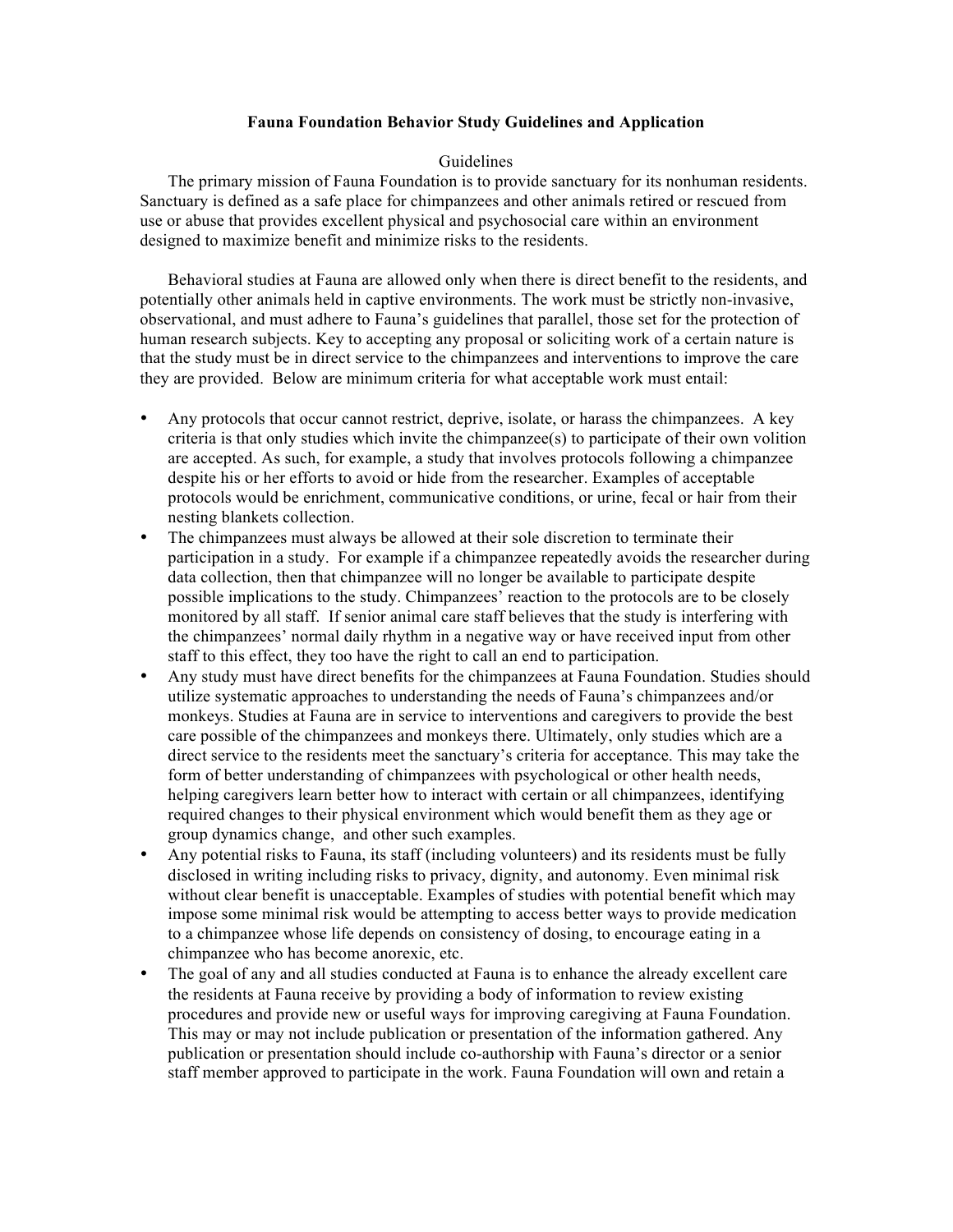copy of the data and the director must approve any and all possible venues for publication and or presentation.

- The number of hours of data collection in a day is to be determined by the chimpanzees involved. For example, initial protocols of no more than 3 10-minute trials in a day would be allowed. The frequency and length however would be shortened if a chimpanzee left or lengthened if a chimpanzee continued to show more sustained interest in the work.
- Data collection cannot occur during cleaning times, moving of chimpanzees from one enclosure or another, or during an illness or a terminal phase of life unless the study specifically involves the chimpanzees' behavior or needs during such times.
- The study must always fall within the daily routine of Fauna and should not impact the chimpanzees' day and life. Additionally the study must not greatly increase the staff workload. An additional per hour fee of \$30 per hour would be applied if the work required more than a half hour of internal staff initial set up time.
- Any and all visiting investigators will sign a confidentiality agreement which clarifies that the work the do involving Fauna chimps both on or off Fauna property is the intellectual property of Fauna and that any and all information heard, gathered or observed during their stay at Fauna is strictly confidential.
- Under no circumstances can photographs be taken without the director's prior approval and written approval for a specific use. Protocols that require photographic data must spell out what will be photographed and how it will be used. In all circumstances the director shall have the right to rescind approval for use. Fauna would release the results of any studies only for the stated purpose of the proposal and only if it agreed with the proposed used of the information.
- All visiting investigators will sign a release form releasing Fauna from any and all liability for injury, theft or other hardship they sustained while on Fauna property. The visiting investigator will be provided with a Policy, Procedure and Safety Manual prior to their arrival. They are expected to read it, ask any questions they may have and then sign an affirmation that they have read, understand and will fully cooperate with all policies and procedures while their study is going on and in any possible future visits to Fauna.
- Fees are \$200.00 per week or any part of a week, plus hourly staff time beyond an initial, one time, half hour set up.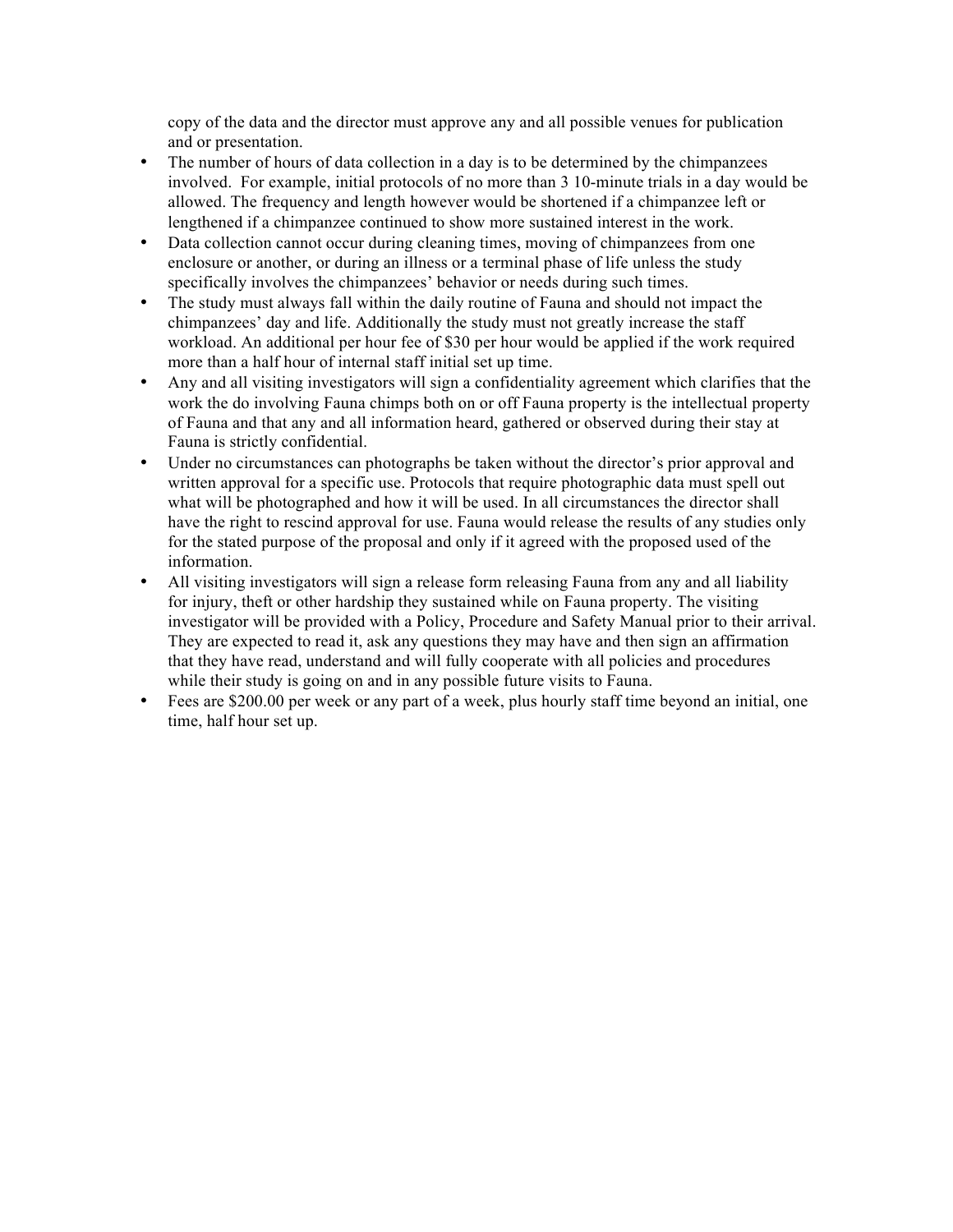## **Application**

## **PURPOSE OF THE STUDY**

Provide a brief description of the purpose(s) of the proposed study, including relevant background information (i.e., previous research findings) and the specific questions or hypotheses this study is designed to address.

# **RESEARCH PROCEDURES INVOLVED:**

1. Using lay language, provide a complete description of:

- The study design
- Sequence and timing including dates of all steps of the study from data collection to data analysis in enough detail that reviewers can flowchart the entire process. Be sure to include such things as names of any and all materials to be used, anticipated time required to complete each procedure or phase of the work, approximate total time participants might anticipate being involved, etc.
- List and attach copies of all data collection instruments
- If your study involves multiple phases (e.g., pilot testing, screening, delivery of intervention), please provide requested information for each phase of the study.
- Describe staff needs, including what you would need for your initial half hour set up time.

2. Would the chimpanzees undergo these or similar experiences (psychological, educational, etc.) if they were not taking part in this research?

3. Will you make audio-visual or tape recordings or photographs of participants? If yes, please describe in detail including why they are needed in addition to written data collection.

4. Will you need access to the chimpanzees' medical, academic, or other personal records for screening or data collection purposes?

5. Do you have IACUC, IRB, or other institutional approval for your study? If so please provide the application and the letter of approval.

## **RISKS AND BENEFITS**

1. Describe the nature and degree of risk of possible injury, stress, discomfort, disgrace, invasion of privacy*,* and other side effects associated with each of your study procedures.

2. Do you anticipate that individual participants can reliably expect a direct benefit from study procedures?

3. Describe the anticipated benefits for the chimpanzees of Fauna Foundation?

4. Explain how the anticipated benefits of this project outweigh the anticipated risks associated with your study procedures.

5. Will you retain subjects' direct identifiers or a link between identifiers and study code numbers after the data collection is complete?If yes, explain why this is necessary.

6. Describe how you will protect study data against disclosure to the public or to other researchers or non-researchers (e.g., coded master list stored separate from data, locked cabinet or office, restricted computer, etc.).